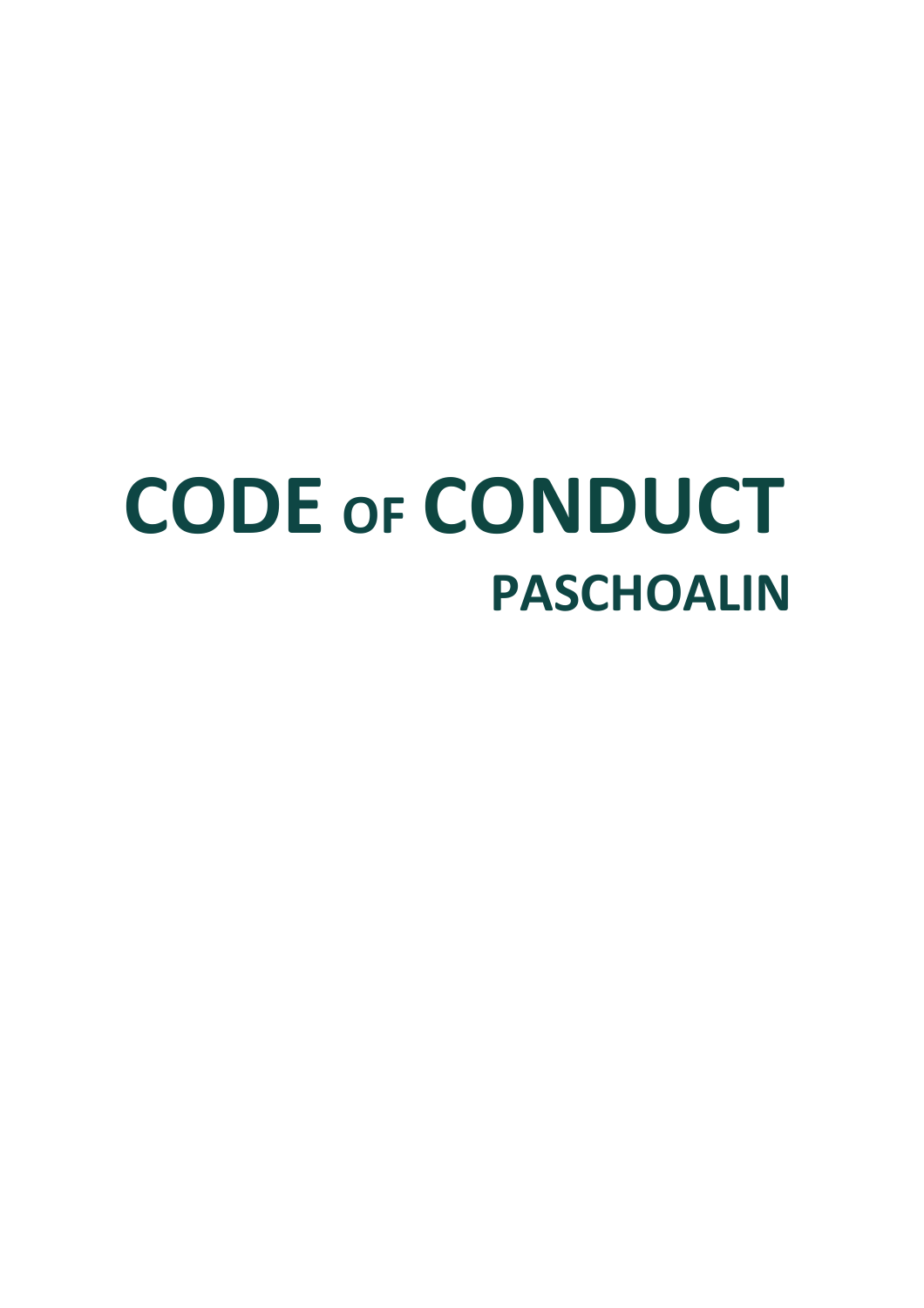

### **SUMMARY**

| <b>Code of Business Conduct Paschoalin</b><br>03 |                               |                                                                             |    |
|--------------------------------------------------|-------------------------------|-----------------------------------------------------------------------------|----|
|                                                  | 1 Pupose and Range            |                                                                             |    |
|                                                  |                               | 1.1 Purpose                                                                 |    |
|                                                  |                               | 1.2 Range                                                                   |    |
|                                                  | 2 Authority & Responsibility  |                                                                             | 03 |
|                                                  | 3 Introduction                |                                                                             | 03 |
|                                                  | <b>4 General Principles</b>   |                                                                             | 04 |
|                                                  |                               | 4.1 Compliance with Laws, Rules and Regulations                             |    |
|                                                  |                               | 4.2 Human Rights                                                            |    |
|                                                  |                               | 4.3 Duty to report                                                          |    |
|                                                  |                               | 4.4 Compliance and Internal Control                                         |    |
|                                                  |                               | 4.5 Accuracy and Retention of Accounting Records and Reports<br>of Business |    |
|                                                  | 5 Conflict of Interest        |                                                                             | 06 |
|                                                  |                               | 5.1 Positions in Boards                                                     |    |
|                                                  |                               | 5.2 Business Transactions                                                   |    |
|                                                  |                               | 5.3 Relatives                                                               |    |
|                                                  |                               | 5.4 Personal Conflicts of Interest                                          |    |
|                                                  |                               | 5.5 Notification to Superior                                                |    |
|                                                  |                               | 5.6 Disqualification Event (Breaking the Code)                              |    |
|                                                  |                               | 5.7 Discounts Program                                                       |    |
|                                                  |                               | 5.8 Entertainment and Gifts                                                 |    |
|                                                  |                               | 5.9 Purchase of Sexual Services                                             |    |
|                                                  |                               | 5.10 Loans                                                                  |    |
|                                                  |                               | 6 Information and Communication                                             | 09 |
|                                                  |                               | 6.1 Protecting Company Assets and Confidential Information                  |    |
|                                                  |                               | 6.2 Information Systems                                                     |    |
|                                                  | <b>7 Compliance with Laws</b> |                                                                             | 10 |
|                                                  |                               | 7.1 Laws to Protect Securities                                              |    |
|                                                  |                               | 7.2 Leis Anti-Trust                                                         |    |
|                                                  |                               | 7.3 Money Laundering                                                        |    |
|                                                  | 8 Corruption                  |                                                                             | 12 |
|                                                  | 9 Use of Agents               |                                                                             | 12 |
|                                                  | 10 Suppliers                  |                                                                             | 13 |
|                                                  | 11 Application                |                                                                             | 13 |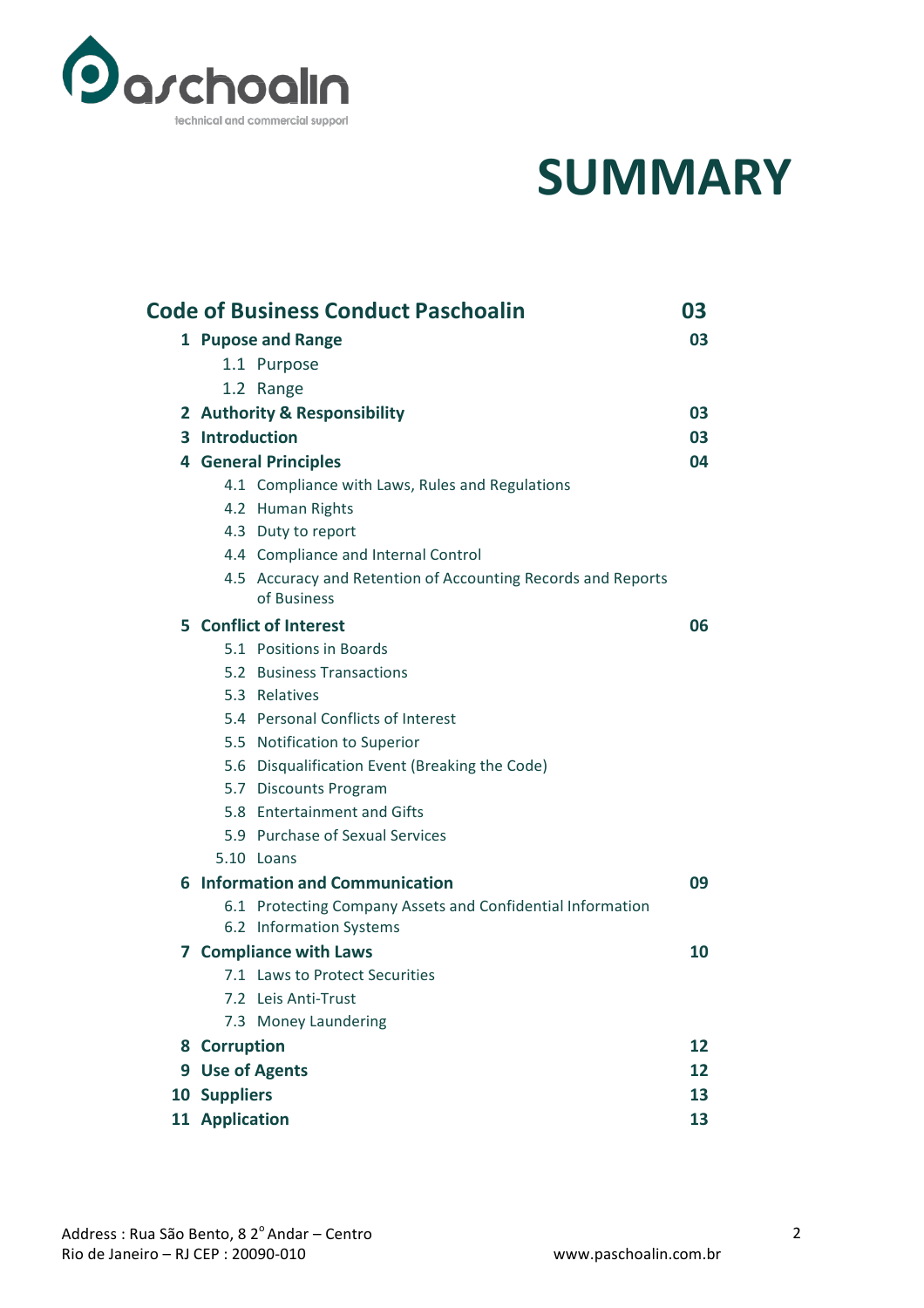

## **Code of Business Conduct Paschoalin**

#### 1.0 Purpose and Scope

#### 1.1 Purpose

The purpose of this procedure is to define the ethical guidelines of PASCHOALIN.

#### 1.2 Scope

This procedure applies to all businesses in PASCHOALIN (the "Group"), as well as Directors of the Board and employees including agents, representatives and consultants acting on behalf of the Group.

#### 2.0 Responsibility & Authority

Regional Managers are responsible to ensure that all employees are aware of and understand this procedure. It is advisable that this process is documented.

#### 3.0 Introduction

This Code of Business Conduct (the "Code") outlining PASCHOALIN's ethical guidelines is by the Board of Directors and the senior management believed to be as significant contributor to ensure continued long term success.

The Code affirms Paschoalin's commitment to adhere to high ethical standards, and the requirement for all employees to comply with all applicable laws and regulations. Customers, authorities and others should always be able to rely on Paschoalin's professionalism and integrity.

All employees have a duty to read the Code periodically and always comply with it. The Code is supplemental to the employment contracts and to laws and regulations applicable to Paschoalin's businesses.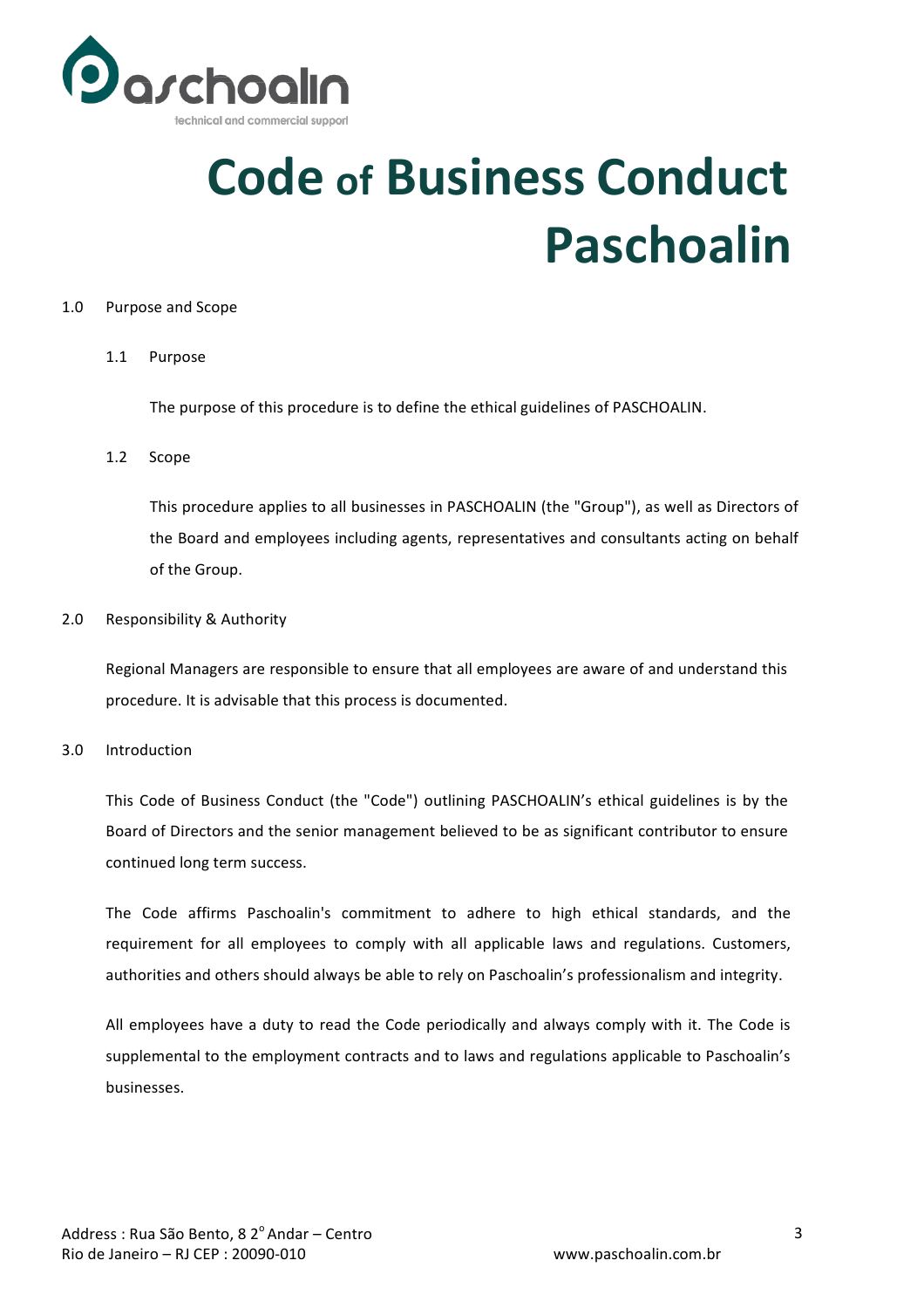

Paschoalin's Executive Director is responsible for ensuring that the Code governs all business activities of Paschoalin, evaluates the appropriateness of the Code and change it when deemed necessary.

Only the Executive Director has the authority to make exceptions or grant exemptions in relation to the Code.

Employees are encouraged to ask questions and make suggestions regarding the content of the Code.

#### 4.0 General Principles

4.1 Compliance with Laws, Rules and Regulations

Obeying the law, both in letter and in spirit, is the foundation on which this company's ethical standards are built. All employees must respect and comply with applicable laws, rules and regulations of the jurisdictions in which we operate. Although not all employees are expected to know the details of these laws, it is important to know enough to determine when to seek advice from supervisors, managers or other appropriate personnel. Employees should bring to the attention of appropriate senior management evidence of a material violation of laws, rules or regulations by the company or anyone acting on its behalf. From time to time, the company may hold information and training sessions to promote compliance with laws, rules and regulations, including, among others, applicable securities laws relating to insider trading.

#### 4.2 Human Rights

Paschoalin shall recruit and develop staff based on merit and equal opportunity regardless of race, color, religion, sex, age, national origin, sexual orientation, marital status or disability. Paschoalin shall not use any form of forced labour or child labour. Paschoalin will maintain the freedom of association and the right to collective bargaining. Paschoalin shall comply with internationally recognized labor standards covering the following areas: wages, working hours, disciplinary practices, employment contracts and working conditions. The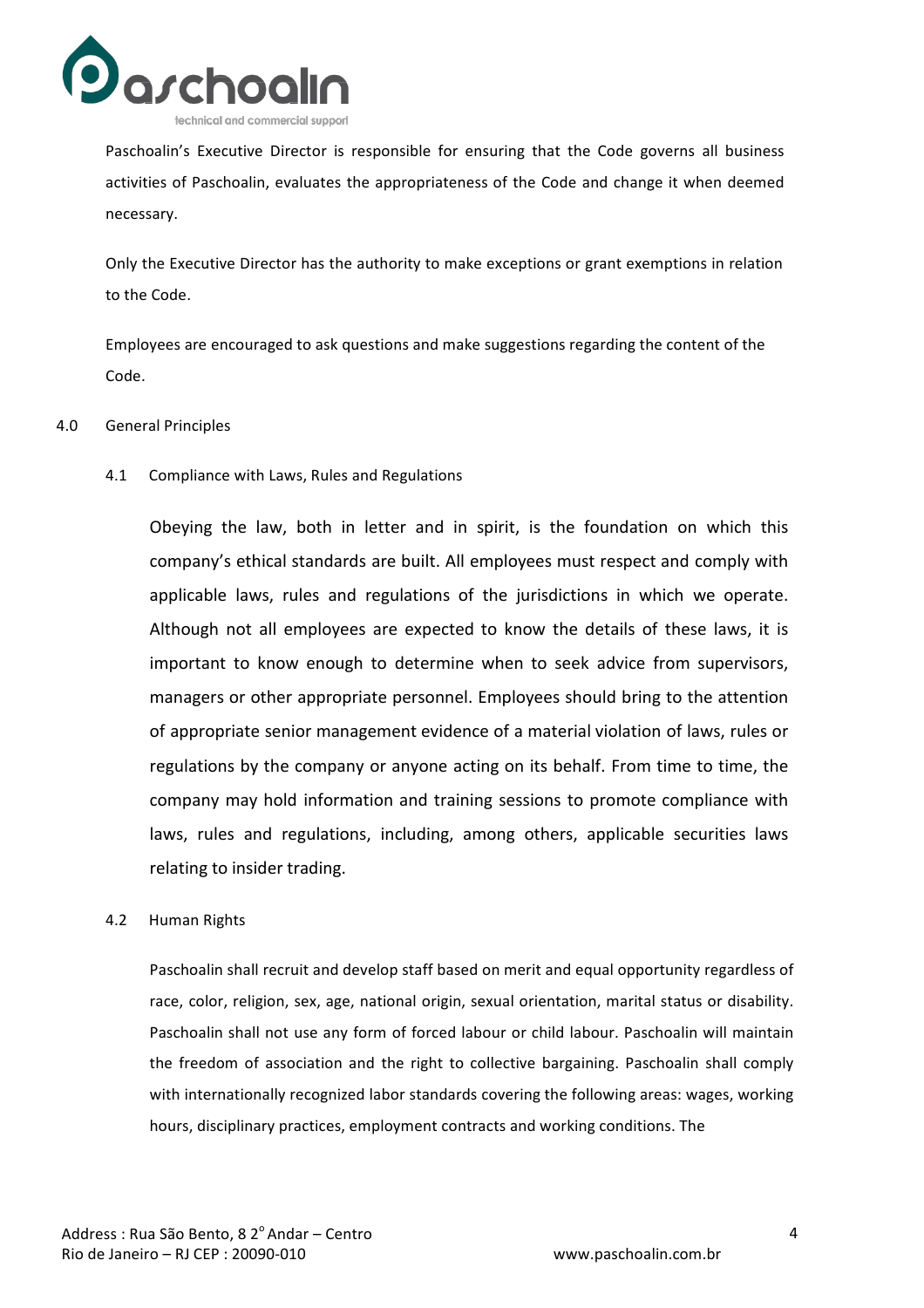

above requirements shall also be enforced through contracts with suppliers, business partners, agents etc.

Employees are expected to contribute to an orderly and efficient work environment and the Paschoalin's overall results. Employees should therefore perform their duties to the best of their ability and abstain from any conduct wich may have a negative effect on their other colleagues or work environment. The principle of non-discrimination, tolerance and respect for one's fellow workers should guide and undepin behavior accordingly.

#### 4.3 Duty to Inform

Should the employee be aware of any infringement of the Code, he/she shall raise the issue with his/her superior. If this is not possible the employee should report the infringement directly to the Executive Director. No employee will be retaliated for making a good faith report of a suspected violation of the Code.

An employee shall report immediately inform closest superior if he or she gets knowledge of:

- situations not in compliance with applicable laws and regulations set by authorities
- violation of internal regulations
- issues that can damage the Paschoalin's reputation

The employee has a duty to inform the top of his/her closest superior's superior, or the compliance officer if the closest superior is involved in this case at hand.

#### 4.4 Compliance and Internal Control

Paschoalin shall employ the necessary means of internal control in order to monitor that the code is being fully complied with. Business area managers shall on an annual basis affirm in writing to what extend his/her area of responsibility has been conducted in compliance with the Code. Internal control is the responsibility of the senior management.

If in doubt on how to understand and practice the Code, the employee is urged to discuss this with it's superior. If this is impossible, the employee shall discuss this with compliance officer.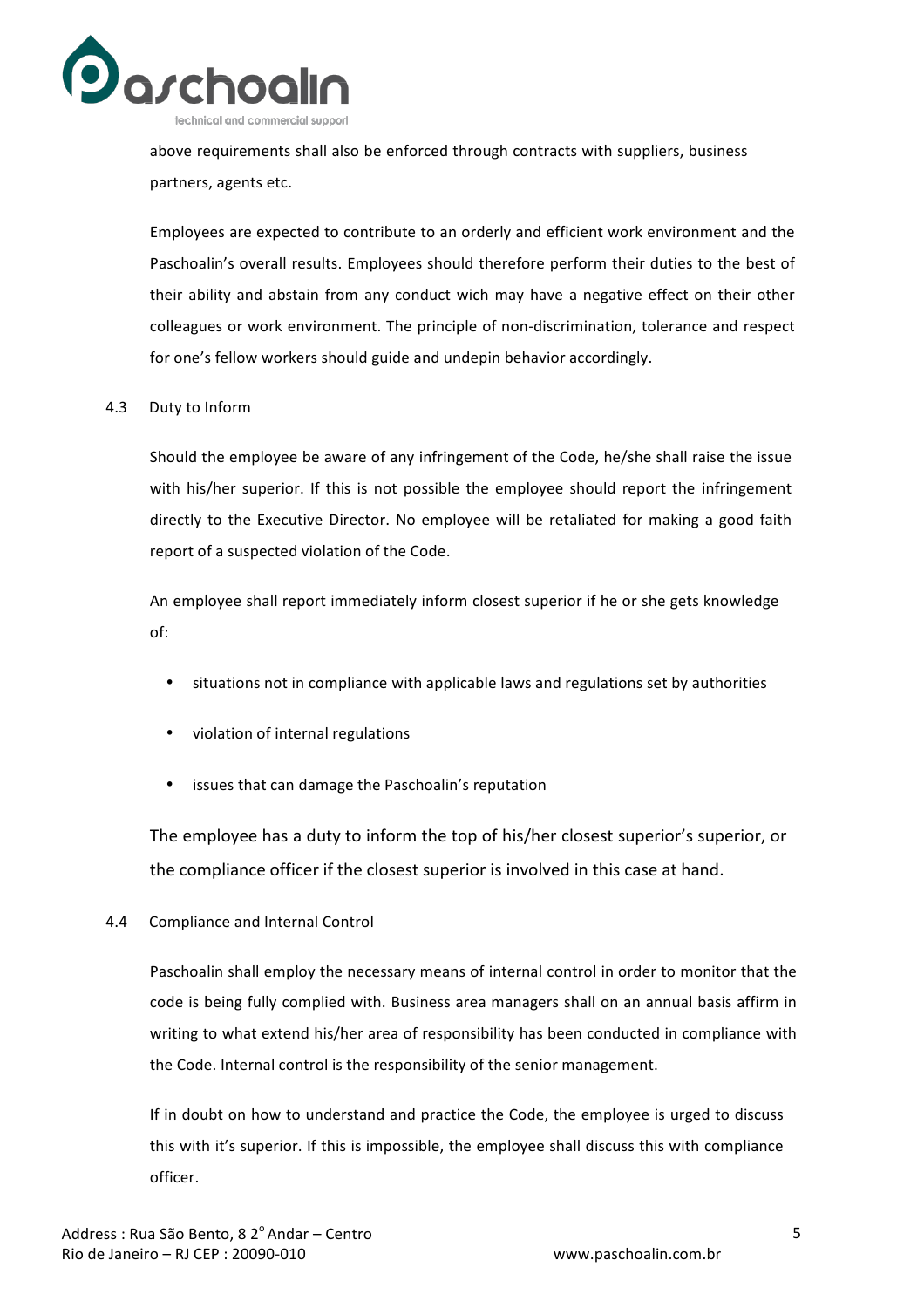

4.5 Accuracy and retention of business records/accounting and reporting

Paschoalin shall maintain records of accurate and complete company records. All transactions between the group and other parties shall be promptly and accurately posted into the group's book. All forms of financial reporting shall be in accordance with generally accepted accounting practices and principles, and all filing requirements shall be accurately met with regard to timing and content.

5.0 Conflict of Interest

Working for Paschoalin is the full time employee's main occupation. The closest superior shall be informed in writing about paid work outside Paschoalin if such work is significant. The employer can oppose such engagements if it is thought to impact the employee's work in the group, or if Paschoalin's reputation in any way can be affected negatively.

5.1 Positions in Boards

The employees must not have board positions in other businesses that may be perceived to be in conflict with the interests of Paschoalin, such as competitors, customers or suppliers of the group.

5.2 Business Transactions

Employees must not enter into business transactions or supply services for a fee if this could be seen to relate to the employee's tasks or employment in the group.

5.3 Closely Related Parties

Family members (siblings, parents, children, spouses / cohabitants, relatives, parentin-law or sibling-in-law) ("closely related") shall as a main rule not work as subordinates for the same boss, or in the same department. Closely related parties shall normally not be in positions where they have the possibility to stop, judge, approve, revise, control or in any other way influence on the other's work. Despite the requirement for impartialness and control for closely related parties, the group does not intend to hinder family member's employment in the group. In border line situations the Human Resources Department should be contacted.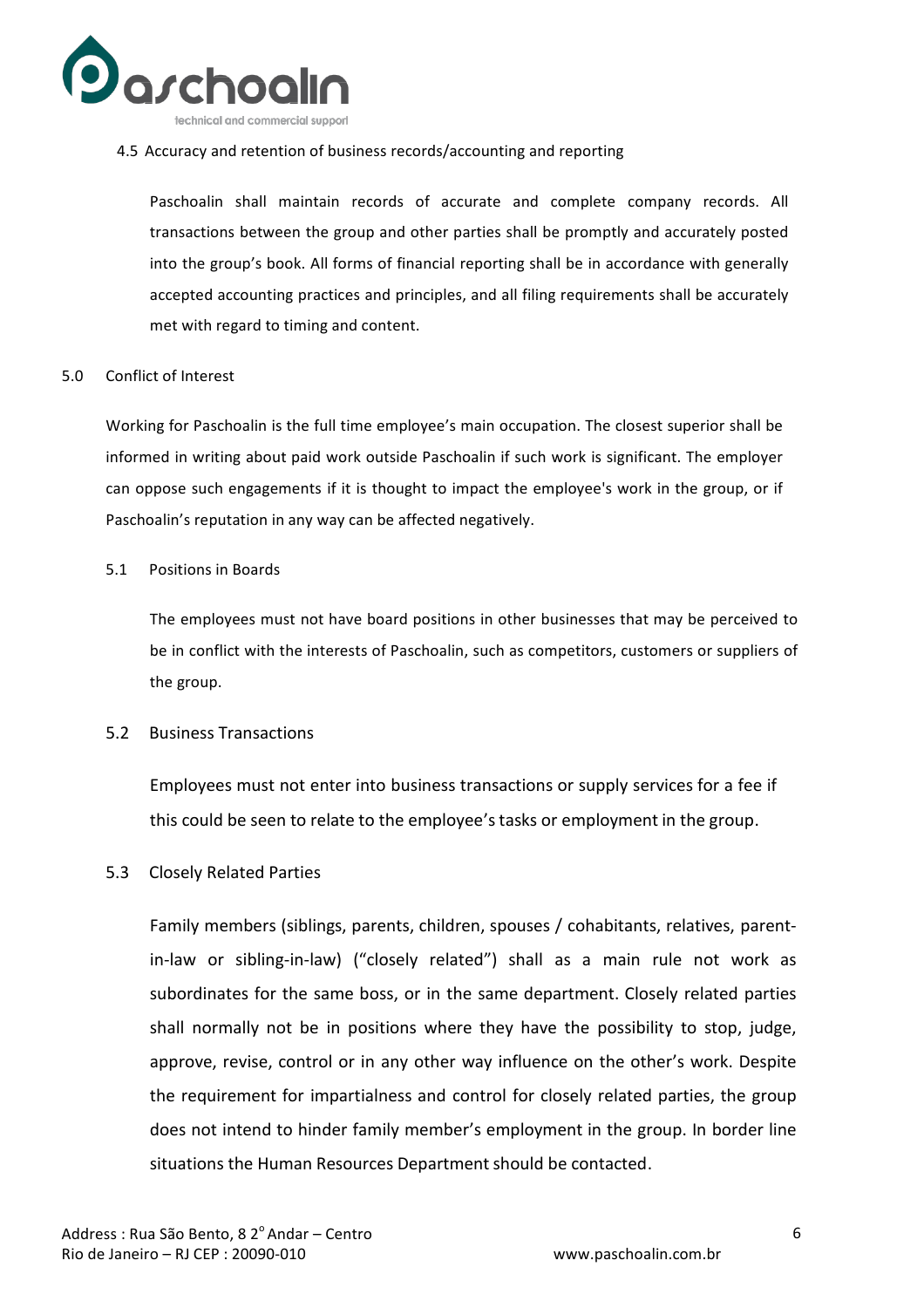

#### 5.4 Personal Conflict Awareness

All employees should avoid any action or situation, which may or may appear to involve a conflict of their own personal interests and the interests of the group. Employees should not have any financial or other business relationships with suppliers, customers or competitors that may, or may appear to, influence any decision employees may need to make on behalf of the group.

No employees must take part in or try to influence a decision when a conflict of interest exists.

5.5 Notification to a Superior

An employee shall immediately notify closest superior when he/she becomes aware of a possible conflict of interest.

#### 5.6 In the Event of Disqualification

If a manager or employee is disqualified, the person in questions shall immediately withdraw from the case at hand. When a manager is disqualified, the subordinates shall be as well. An employee, whose manager is disqualified, can prepare cases for the decision-making authority when he/she after a separate evaluation finds himself/herself to be legally qualified.

#### 5.7 Rebate Programme

Employees shall not receive discounts for personal purchases of goods or services from the business partners of the Paschoalin unless part of a rebate programme offered to a larger part of the group's employees (can be geographically limited).

#### 5.8 Entertainment and gifts

Appropriate business entertainment occurring in connection with business discussions or the development of business relationships is generally deemed appropriate in the conduct of official business. These incidentals may include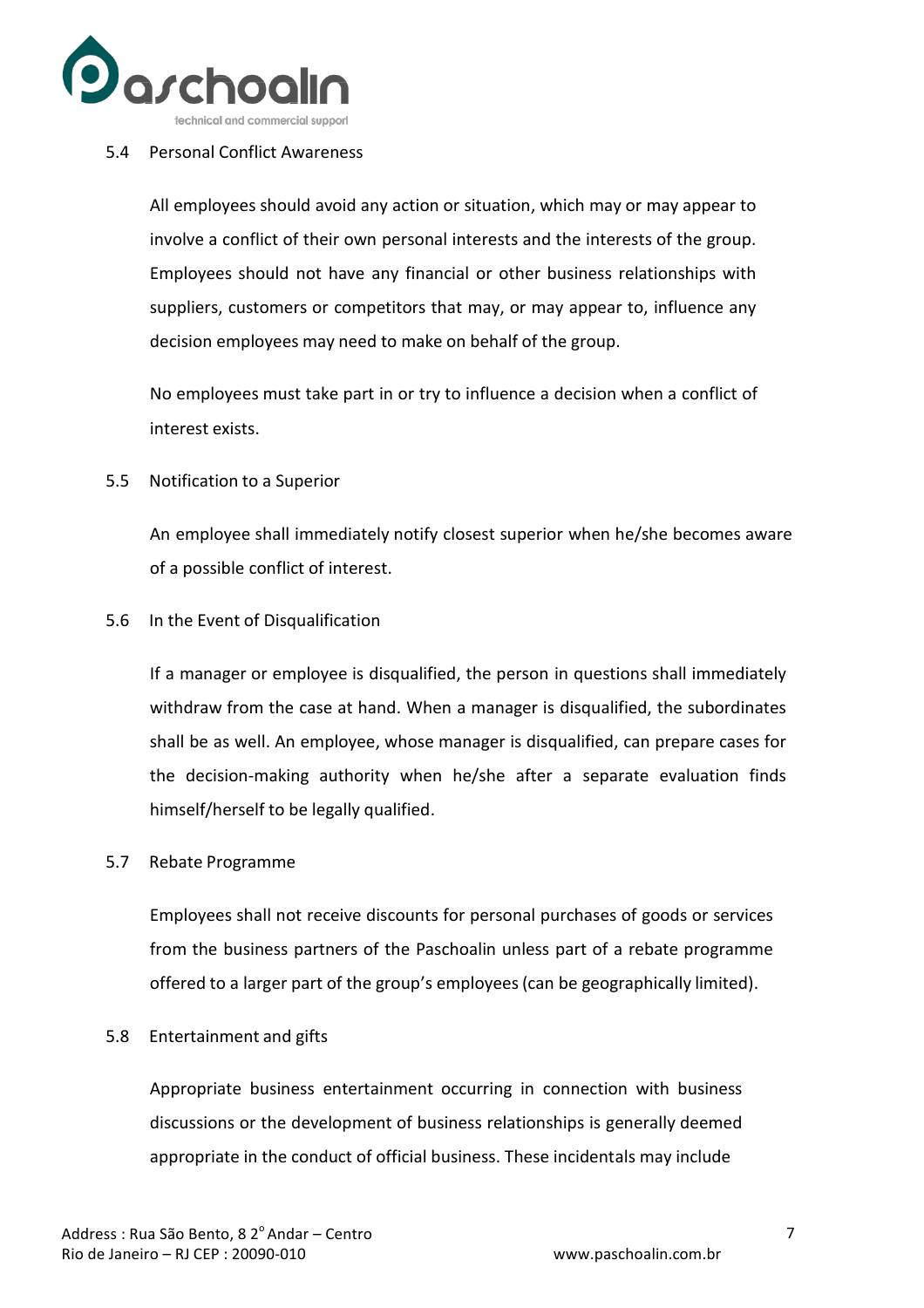

Business related meals and trips, refreshments before or after a business meeting, and occasional athletic, supporting, theatrical or cultural events.

Entertainment in any form that would or might result in a feeling or expectation of personal obligation should not be extended or accepted. This applies equally to giving or receiving entertainment.

Appropriate entertainment is to be limited in specific amounts determined by the regional guidelines. Travel and / or accommodations offered by suppliers to employees, or Paschoalin for a group of business partners will not be accepted.

No personal gifts should be accepted from a supplier, vendor or customer including government representatives, unless the gift has insignificant value and the refusal of to accept it would be discourteous or otherwise harmful to Paschoalin. This applies equally to offering gifts to suppliers, vendors or customers including government representatives.

If an employee receives such entertainment, benefit or gift with a value exceeding regional limits, or is informed of future receipt of such, the employee shall inform the closest superior in writing. The employee closest superior shall decide whether the employee's independency or the group's integrity is threatened by accepting the gift or if it should be returned, if it already has been received. Special diligence must be shown evaluating entertainment, benefits or gifts relating to the negotiations or which can be seen to be linked to a certain contract or way of behavior from Paschoalin.

What is stated here is equally valid for closely related parties if the gift or entertainment can be seem to be based on the employment or the employee representation.

All costs for gifts and entertainment provide by Paschoalin must be accurately reflected in the group's accounts.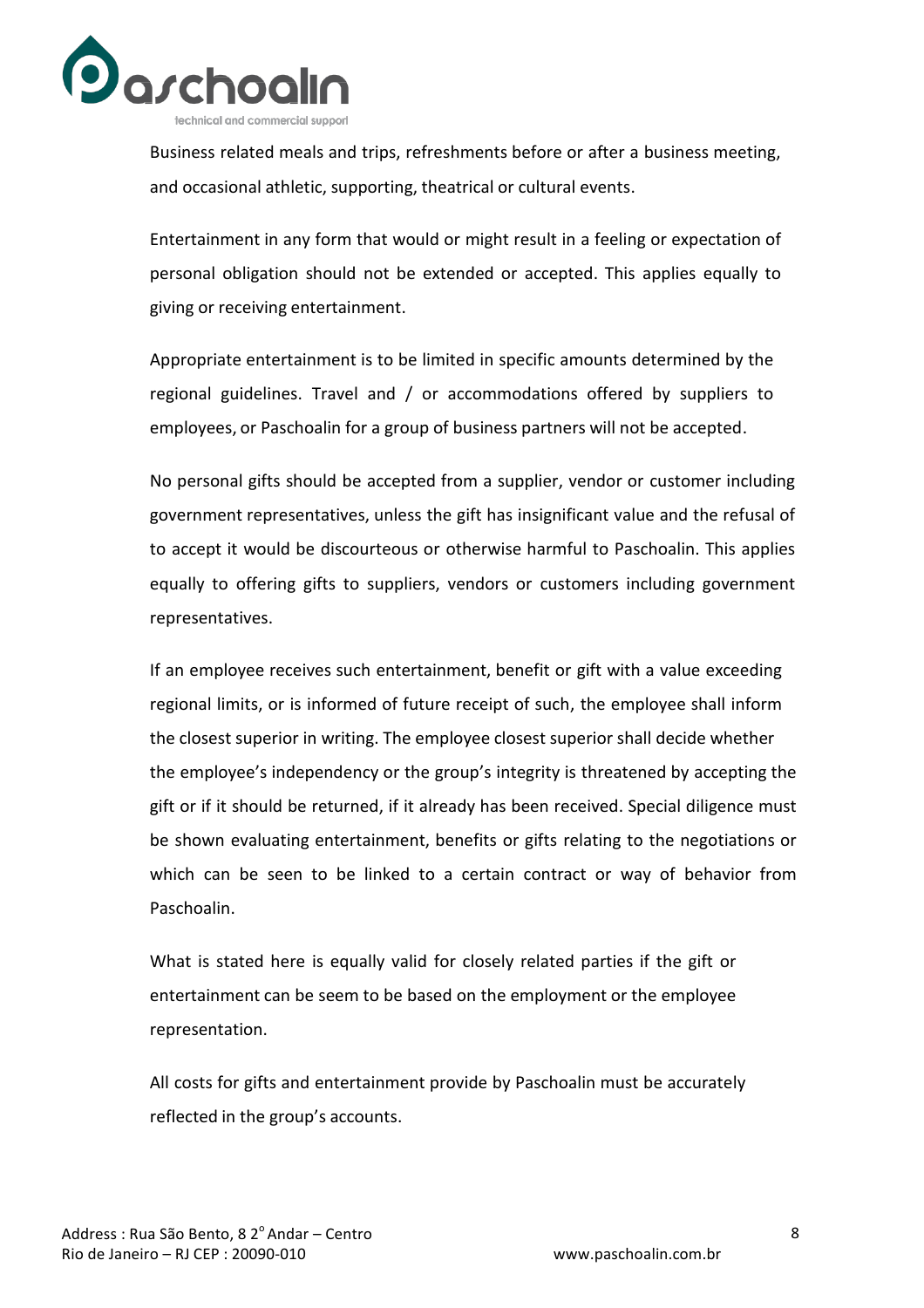

#### 5.9 Purchase of Sexual Services

Paschoalin is strongly against the purchase of sexual service. Purchase of sexual services may support human trafficking. Human trafficking is illegal and a violation of human rights.

The individual must refrain from buying sexual service when on assignment and on a business trip for Paschoalin.

#### 5.10 Loan

Employees or any of their closely related must not receive loan from any of Paschoalin's business partners. Excluded is a loan on regular market rates from a business partner with lending as an integrated part of its business.

#### 6.0 Information and Communication

All statements for the media regarding the group's or another company's affairs shall be given by employee appointed by the Executive Director to speak on behalf of the group. Other employees shall refer the media to the Executive Director. Reference is made to procedure external communication strategy for Paschoalin.

#### 6.1 Protecting Company Property and Confidential Information

To protect confidential information, such information is shared within the group only on a need-to-know basis. Confidential information should be disclosed outside of Paschoalin only when required by law or when part of and necessary for the group's business activities.

Paschoalin has an obligation to protect any confidential information provided to it and its employees by the group's customers, suppliers and others unless otherwise agreed upon.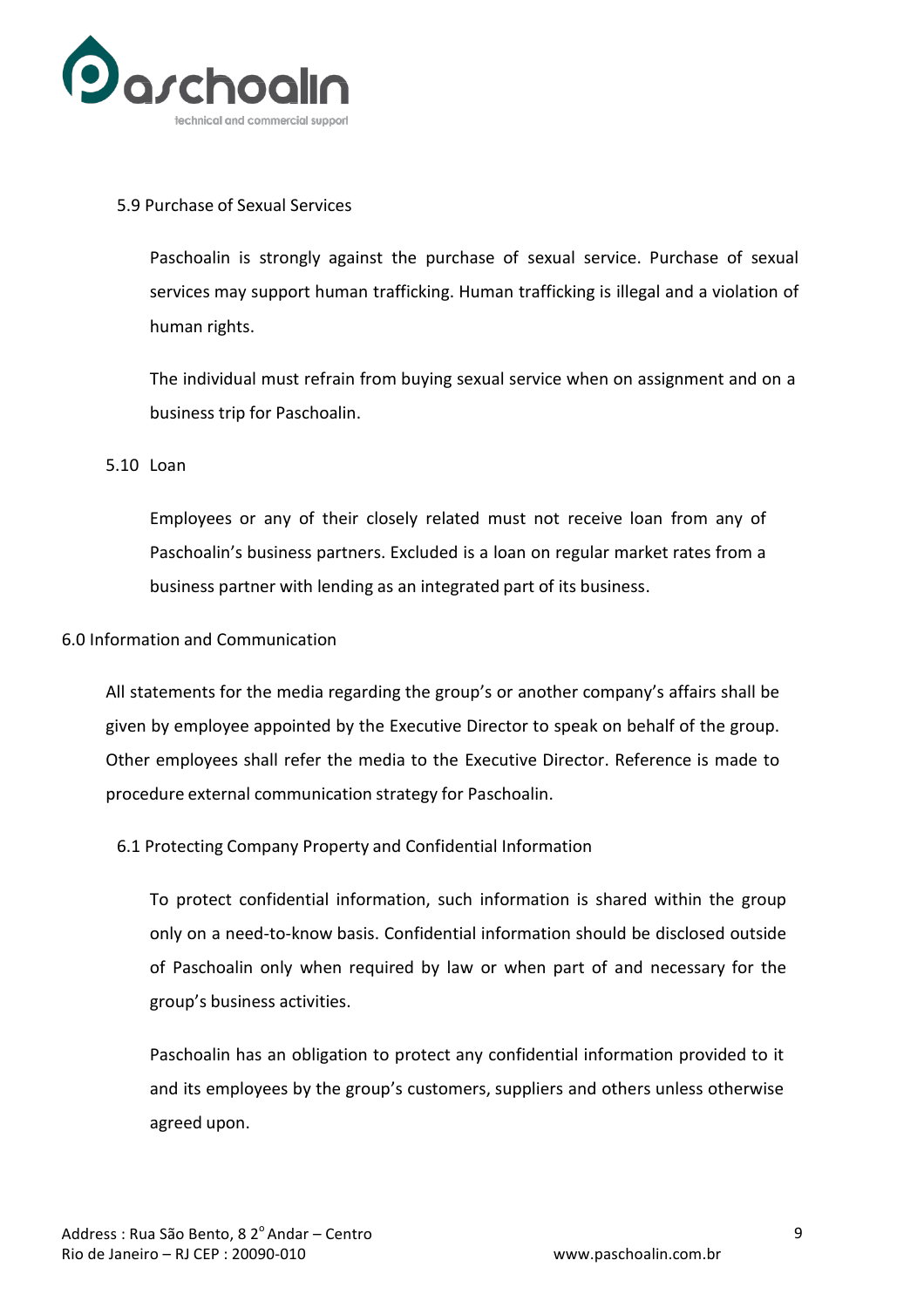

Employees are expected to protect all assets of the group, and utilize them efficiently to the group's best interest.

#### 6.2 Information and it Systems

No employee in the Paschoalin shall via computer systems or in any other way, actively pursue information concerning other employees, customers or others where this is not necessary for the employee's work.

Competitor analysis should be performed based on information from legitimate sources. Any form of illegal or questionable intelligence gathering is strictly against group policy.

Information produced and stored on the Paschoalin's systemsis regarded as the group's property, and the group reserves the right to access all such information except where limited by law or agreement. Employees are responsible for keeping their electronic files and archives in an orderly manner.

Use of information, IT systems and, in particular internet services, shall be governed by the needs of conducting group business and not by personal interests. Any use of software in breach of copyright law is prohibited. Intellectual Property inherent in the Paschoalin represents an important asset from which all stakeholders in the group benefits over time. Unauthorized dissemination of such property is regarded as a serious breach of this code. All employees must safeguard passwords and identification codes to prevent unauthorized access to the Paschoalin's IT systems.

#### 7.0 Compliance with Laws

#### 7.1 Securities Laws Protecting

Employees shall avoid securities transactions based on material non-public information gathered during their employment in the group.

Publicly listed companies are subject to strict rules concerning the handling of information that may affect stock prices. Inside information is any information not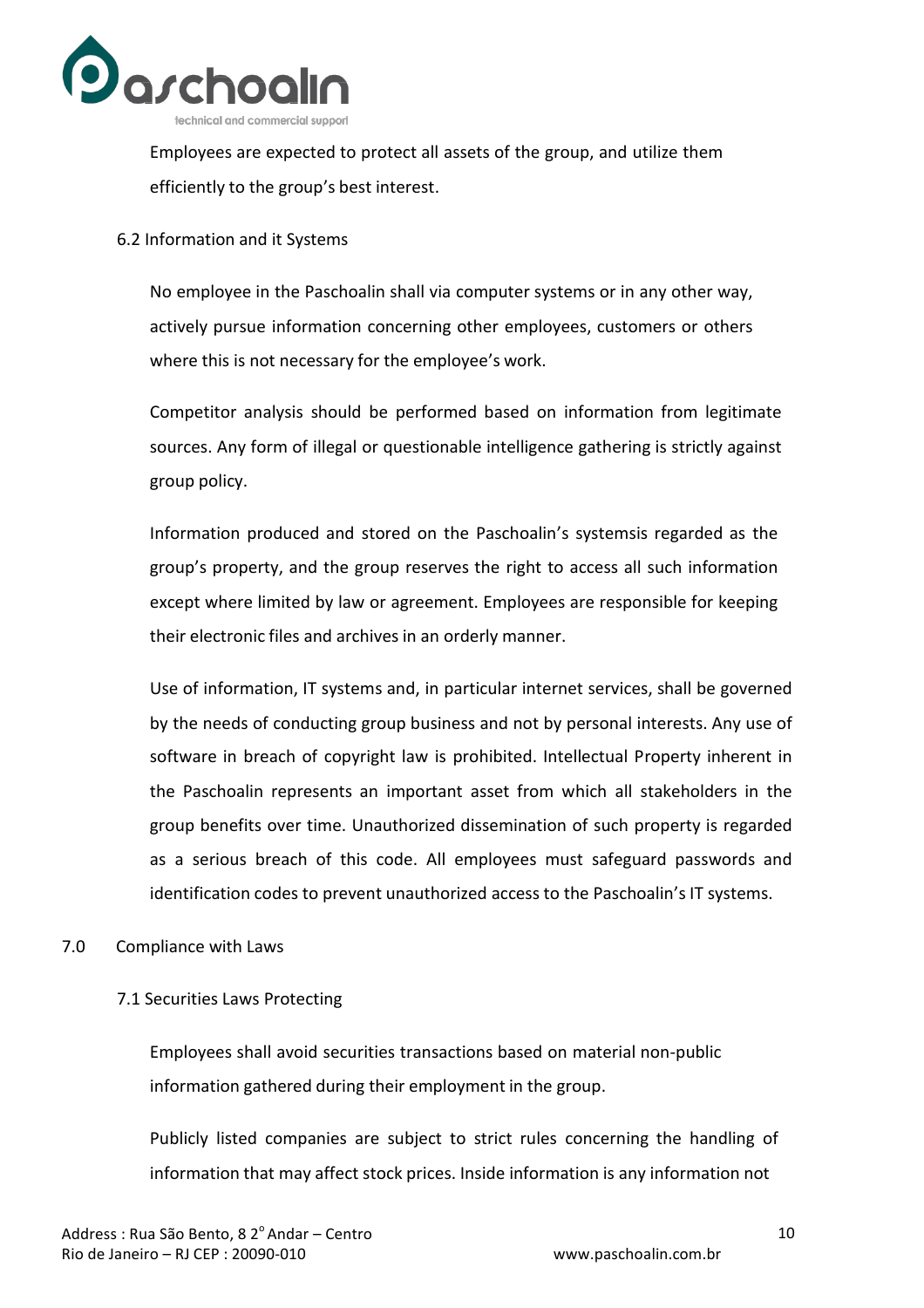

known of the general public which could reasonably be expected to affect the price of a stock. All employees have a responsibility to prevent the access to inside information by unauthorized persons, and furthermore employees and his/her relations or relatives must not trade, directly or indirectly, in securities of publicly listed companies if the employee is in possession of inside information about such companies.

National and foreign law and company policy prohibits informing closely related regarding material, non-public information that employees learn about any publicly traded company in the course of their employment. Penalties apply, regardless of whether the employees derive any benefit from the trade.

#### 7.2 Antitrust laws

Employees, who need to know about antitrust laws by virtue of their position in the group, are expected to comply with all national and foreign antitrust laws.

Formal or informal agreement to competitors that seeks to limit or restrict competition someway are often illegal. Illicit agreement are including those that: seek to correct or control the prices; products allocate, market or places, or do sabotage of a certain customer or supplier. To ensure that law will be fulfilled, to adopt some issues above, is a ethic code violation.

Formal or informal agreements with competitors that seek to limit or restrict competition in some way are often illegal. Unlawful agreements include those which: seek to fix or control prices; allocate products, markets or territories; or boycott certain customers or suppliers. To ensure compliance with antitrust law, any discussions with competitors which seeks to achieve any of these issues mentioned above, is a violation of the code.

Formal and informal agreements with a competitor to join forces or to act as subcontractor in a bid for a single contract is accepted in many jurisdictions. However, local legislation must be verified through legal counsel before entering into such agreements.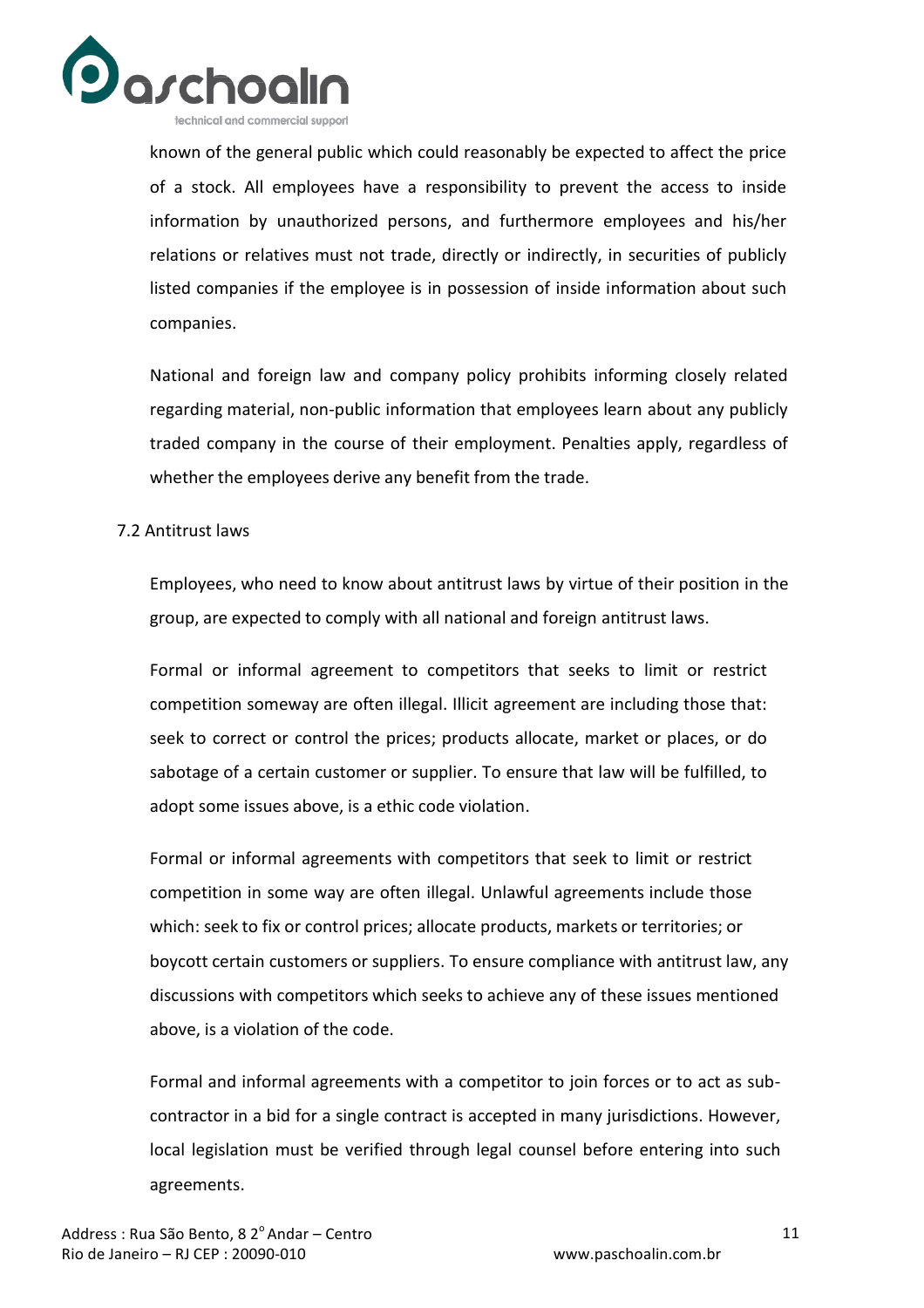

Certain understandings between a supplier and a customer are also considered anticompetitive and illegal. These include agreements that fix resale prices or include result in discriminatory pricing between customers of the same product. These types of restrictive understandings must not be sought or agreed upon with any supplier or customer.

#### 7.3 Money Laundering

Paschoalin prohibits payments in furtherance of illegal activities such as money laundering and commercial bribery.

#### 8.0 Corruption

Under no circumstances it is acceptable to offer, give, solicit or receive, any form of bribe, kickback, improper or illegal inducement. This applies to the Paschoalin's transaction everywhere, even where corruption is widely considered a way of doing business.

Paschoalin competes on the basis of superior products and services, and competitive prices.

#### 9.0 Agents use

The use of agents may, in some locations, enable the Paschoalin to pursue its business more easily and effectively. An agent must not be used to carry out activities which contravene with the code.

Prior to hiring an agent, the manager concerned should make reasonable efforts to assure himself/herself that the reputation, background and abilities of the agent are appropriate and satisfactory. Payments to agents shall be based on written agreements, be in line with the services rendered (normal commission), and under no circumstances be in advance.

A clause shall be included in the written agreement stating the Paschoalin's position on corruption. The corruption clause shall state that breach of the group's corruption policy will lead to termination of the agreement. In addition, the agent shall by signing this document verify knowledge of and willingness to comply with the code.